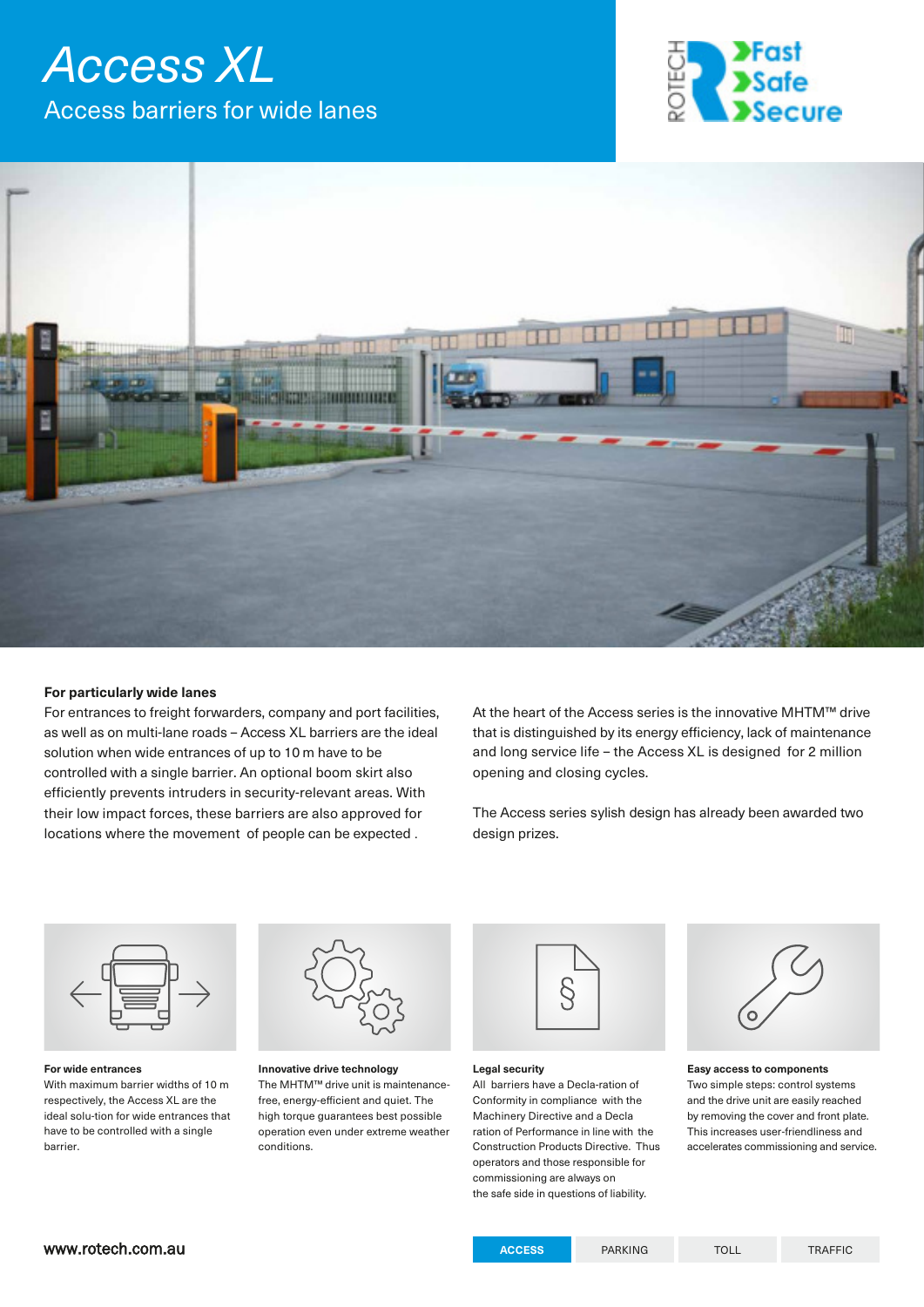# *Access XL*  Barriers for wide lanes

- > Large barrier width of up to 10.0 m
- $\rightarrow$  High security with optional barrier boom skirt
- Very low operating costs thanks to efficient and long-lived MHTM™ drive
- Ease-of-use and optimum accessibility thanks to well thought-out design
- Legal security with Declarations of Conformity and Performance
- > Designed for 2 million opening and closing actions





| <b>Technical data</b>          | <b>Access XL</b>       |
|--------------------------------|------------------------|
| Lane width                     | Max. 10.0 m            |
| Opening/closing time           | 8.0 s                  |
| Power consumption              | Max. 30 W              |
| Drive technology               | MHTM™                  |
| Voltage                        | 85 - 264 VAC, 50/60 Hz |
| Duty cycle                     | 100 %                  |
| Housing dimensions (W x D x H) | 435 x 360 x 1164 mm    |
| Enclosure rating               | IP 54                  |
| Temperature range              | $-30$ to +55 °C        |
| Weight                         | 112 kg                 |

| <b>Features</b>                                   | <b>Access XL</b>  |
|---------------------------------------------------|-------------------|
| Standard colours                                  | <b>RAL 2000</b>   |
| Barrier arm                                       | MicroBoom XL      |
| Control system                                    | MGC Pro           |
| Integrated 2-channel detector for induction loops | Standard          |
| Modular expansion of control system               | Freely expandable |
| Variable I/O assignment                           | Standard          |
| No. of digital inputs                             | 8                 |
| No. of relays/digital outputs                     | 6/4               |
| Input for safety light barriers with test         | Standard          |
| Selectable closing speed                          | Standard          |
| Selectable opening speed                          | Standard          |